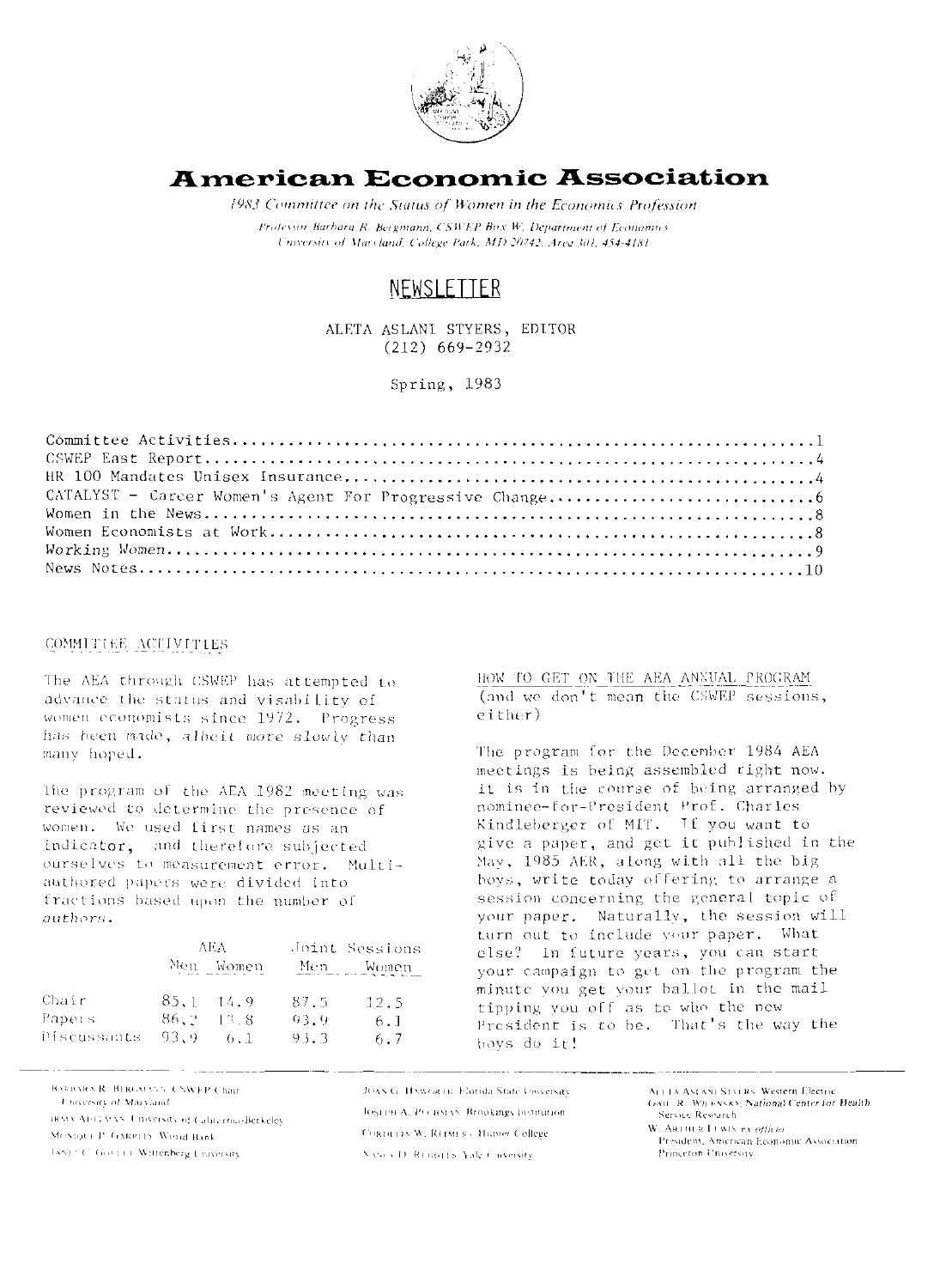

## **American Economic Association**

1983 Committee on the Status of Women in the Economics Profession Professor Barbara R. Bergmann, CSWTP Box W, Department of Feonomics University of Maryland, College Park, MD 20242, Area 301-454-4181.

May 23, 1983

Prof. Edward P. Lazear, Editor Journal of Labor Economics 1101 East 58th Street Chicago, Ill. 60637

Dear Professor Lazear:

We have just received the first issue of your Journal, and it looks like an estimable enterprise. I and my colleagues on the AEA Committee on the Status of Women in the Economics Profession are distressed, however, at the composition of the editorial board. Of the sixteen people listed as "editor", "associate editor", member of the "editorial board", all are male.

We find this distressing for a number of reasons. First, the masthead carries to one and all the message, whether consciously intended or not, that you consider there to be no women in the field of labor whom you would consider worthy of exercising editorial judgement in selecting articles and shaping general policy, and whom you would like to honor with membership on the Board.

The second reason for our distress concerns the likely product of the present Board's deliberations. The field of labor is one in which sex roles are extremely important. Women are more than half of the population, and more than forty percent of the U.S. labor force. The labor market issues affecting them are controversial and increasingly important. The Board needs to understand these issues from more than one point of view, needs to understand their importance, and needs to address them fairly.

**BARBARA R. BERGMANN, CSWLP Chair. Tiniversity of Maryland** IRMA ADEEMAN University of California Berkeley. MONIQUE P. GARRITY, World Bank **Lives C. C.** Grand Waller C.

JOAN G. HAWORTH, Florida State University. JOSECH A. PECHMAN. Brookings Institution. CORDELIA W. REIMERS, Hunter College

 $\sim 10^{11}$  km  $^{-1}$ 

ALEIA ASLANT STYLEN. Western Electric GAIL R. WILENSKY National Center for Health Service Research W. ARTHUR LEWIS 23 Officer

President: American Economic Association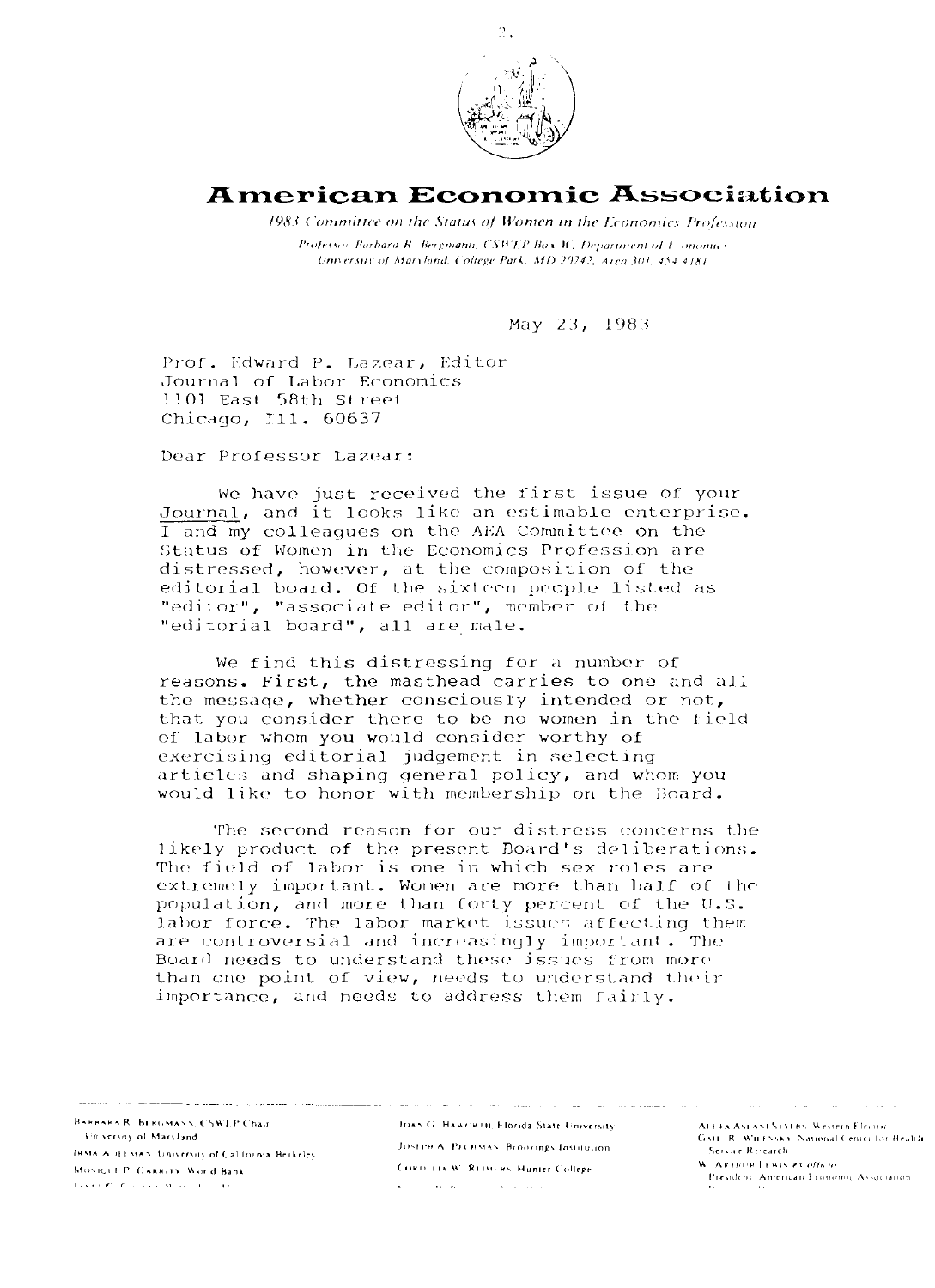We would not like to impute bias to this distinguished board. Ilowever, just because they are all men, your present Board might be less hospitable to articles dealing with issues relating to sex roles, in contrast to the treatment afforded such issues by a Board on which included both sexes. Again, one miqht pardonably predict that those articles treating sex roles which would be most appreciated and understood by your present Board would be articles which make traditional assumptions about sex roles in the cconomy. Women economists may well be more sensitive to current realities in this regard.

Which brings us to the question of representation. If you were running a journal about the affairs of **a** group of people of whom 60 percent were Americans and 40 percent were French, we do think that you would be likely to put some French people on the Board of Editors, if you knew of any fit to serve.

I and the Committee believe that you should immediately reconstitute your editorial board to include women.

Very truly yours,

Inn R. R.

Chair, CSWEP



Sylvia C by Nicole Hollander, St. Martin's Press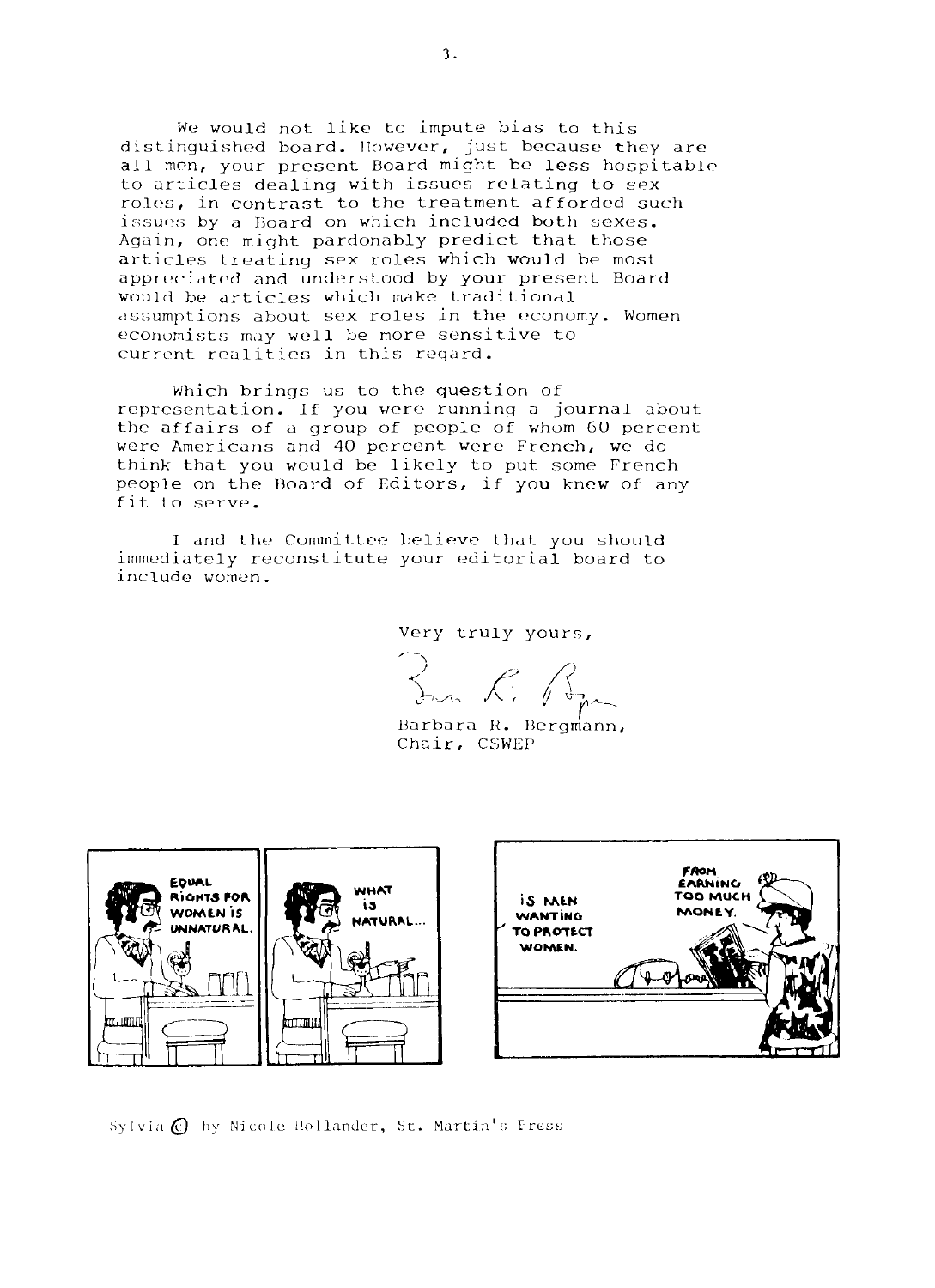CSWEP EAST<br>CSWEP sponsored CSWEP sponsored two sessions at the Eastern Economic Association annual meeting in Boston on March **11,** 1983. One was a roundtable discussion of women economists' career strategies and professional mobility, organized by Barbara Sawtelle of Simmons College.

The participants, who candidly shared their own career experiences and observations, were Edith Durand, Vice President and Economist of the Investment Division of the First National Bank of Boston; Ann Friedlaender, Chairperson of the Economics Department at M.I.T.; <Joan Greenwood. Vice President of Charles River Associates; Alicia Munnell, Vice President and Economist of the Federal Reserve Bank of Boston; Gail Wilensky, Senior Research Manager of the National Center for Health Services Research; and Helen Ladd of the Kennedy School of Government at Harvard, who moderated the discussion. Their first-hand comments about a wide variety of career paths made the session both informative and inspiring.

The roundtable was tape-recorded for possible future use in informing women about careers in economics. For more information about this material, contact Barbara Sawtelle, Dept. of Economics, Simmons College, 300 The Fenway, Boston, MA 02115; (617) 738-3156.

The second CSWEP-sponsored session at the March 1983 EEA meeting was composed of three research papers. Andrea Beller of the University of Illinois-Urbana spoke on "Trends iu Occupational Segregation by Sex, 1960-1990." Nadja Zalokar of Haverford College presented "Male-Female Differences in Occupational Choice and the Demand for General and Occupation-Specific Human Capital." Joan McCrea of the University of Texas at Arlington spokc on "The Economic Role of Women in Israel." Teresa Amott of Wellesley College chaired the session, and she and Cordelia Keimers of Hunter College were the discussants.

### HR 100 MANDATES UNISEX INSURANCE\*

A bill now being considered by the Congress would make a very significant change in the way insurance companies do business. H. R. 100 would remove their right to offer different rates and packages to men and women. Under the bill, women will gain better pensions and annuity benefits and will be enabled to buy disability insurance on the same terms that men do, but they would pay more for life insurance, and the parents of young girls would pay more for car insurance.

The "unisex" bill is being opposed by the insurance industry which claims that the present sex-segregated rate structure is the only fair one, and that forcing equal rates and equal benefits would hurt women more<br>than it would help them. This than it would help them. vicw of thc bill is apparantly not shared by feminist groups, such as the Women's Equity Act-<br>ion League, whose President, whose President,<br>Lawyer Dr. Mary, mathematician-lawyer Dr. Gray has been a tireless campaigner for its principles for at lcast a decade.

The foremost concern of the women's groups is pensions. Many employers already offer unisex<br>pension plans. However, insurpension plans. However, ance companies (particularly TTAA-CREF in the university pension field) pcddle plans to employers which provide to their female retirees lower monthly payments than to male retirees with equivalent service credits. This despite a Supreme Court ruling that such arrangements constitute sex discrimination. An Act of Congress would save years of duplicate lawsuits.

Women as a group do cost more to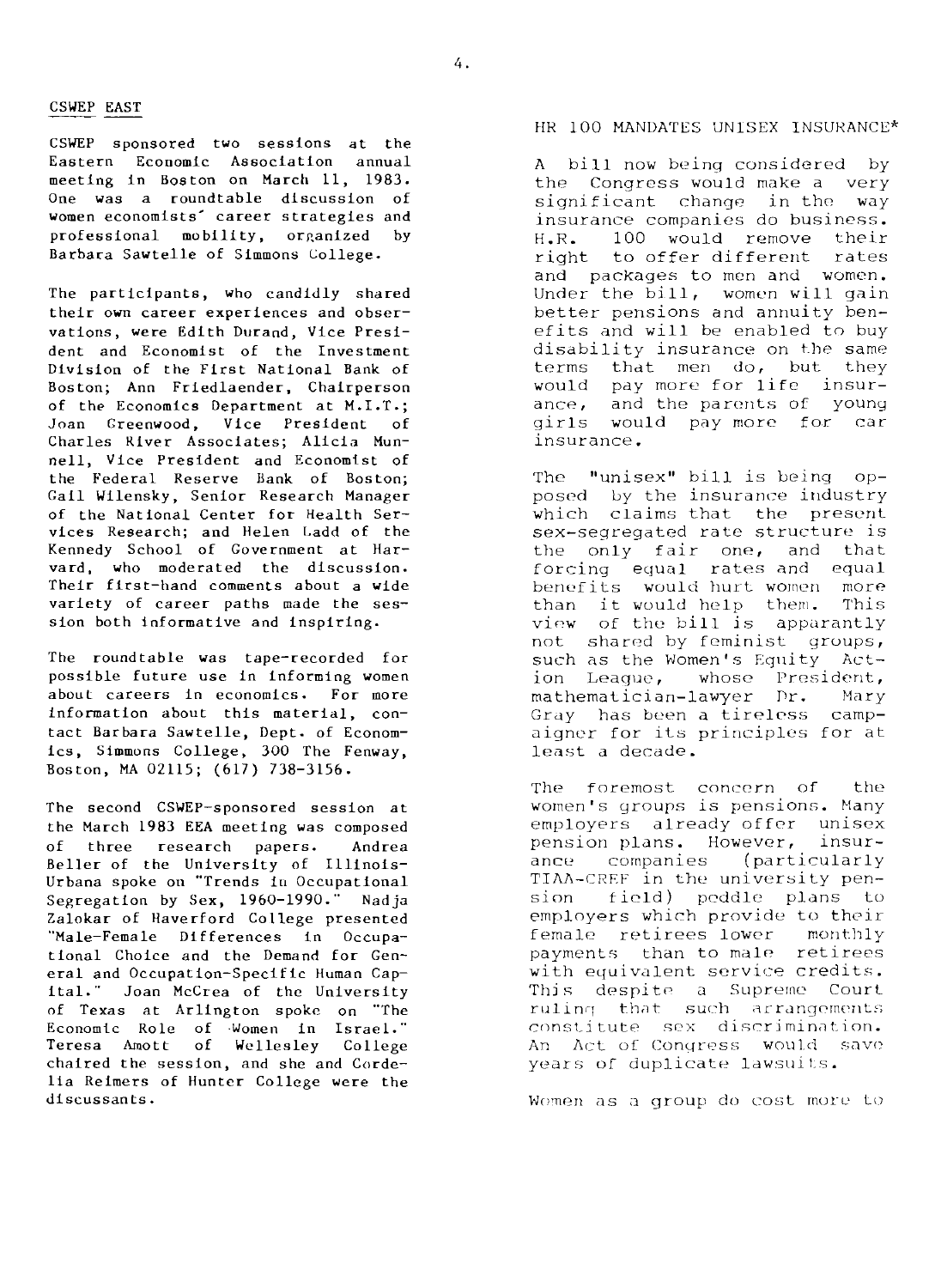provide with pension cleeks of a given amount than mon as a live to collect more checks. However, nonsmokers live longer and thus cost more to service than smokers, and thin people gost more than fat ones. No insurance company seems to have suggested to employers that thin non-smokers should have to live on less in their old age. Nor have insurance companies suggested to employers that their white retirees should in justice get lower pensions than their black retirees, who have higher death rates. Why are women the enly group to have been singled out for this kind of treatment?

The answers given by the insurance companies and the women's groups to that question are very different. The companies - tidy that theme other factors are more difficult to detect  $\sim 1.5$  Y measure than sex, and their effect on mortality more uncertain. The women's groups, on the other hand, arque that the real answer is that employers are always on the lookout for ways to save money on their women employees. They believe that the insurance companies who sell employers pension plans play along with employers by offering<br>sex-segregated plans. For a give on level of tenefits to male employees, sex-segregated plans cost employers less than plans giving men and women the same benefits.

The view that insurance companies have been aiding and abetting discriminating employers is buttressed by at least one ifem of hard evidence: the insurance companies like TIAA-CRUF, while piously urging the unfairness to males of unisex pensions were at the same time peddling group life insurance plans to employers that paid men and women equal benefits.

Those advocating and those opposing legislation requiring unisex. insurance also focus: their attention on disability insurance, although both sides have avoided explicit discussions of the central issue. Insurance companies are quite reluctant to sell disability insurance to women on any terms, much less on the same terms as they offer men. The companies consider malingering more likely and less easily detectable in women than in men. They are concerned that women, particutarly matried women, would be tempted to initiate or prolong baseless disability claims, because of the ease with which they could revert to a housewife role while falsely but successfully claiming inability to do paid work. The companies worry that if they were forced t.o. provide unisex disability insurance, it would have to be high priced, and the disability insurance business they currently do with men would suffer.

On the other hand, an increasingly large group of business and professional women, many of them the sole supporters of families, need access to disability insurance at rates which are a reasonable reflection of the true risk of disablement. They arque-that the insurance industry's fears of widespread malingering are based, not on experience or research, but on hunches about women's atitudes.

\*Text provided by Barbara Bergmann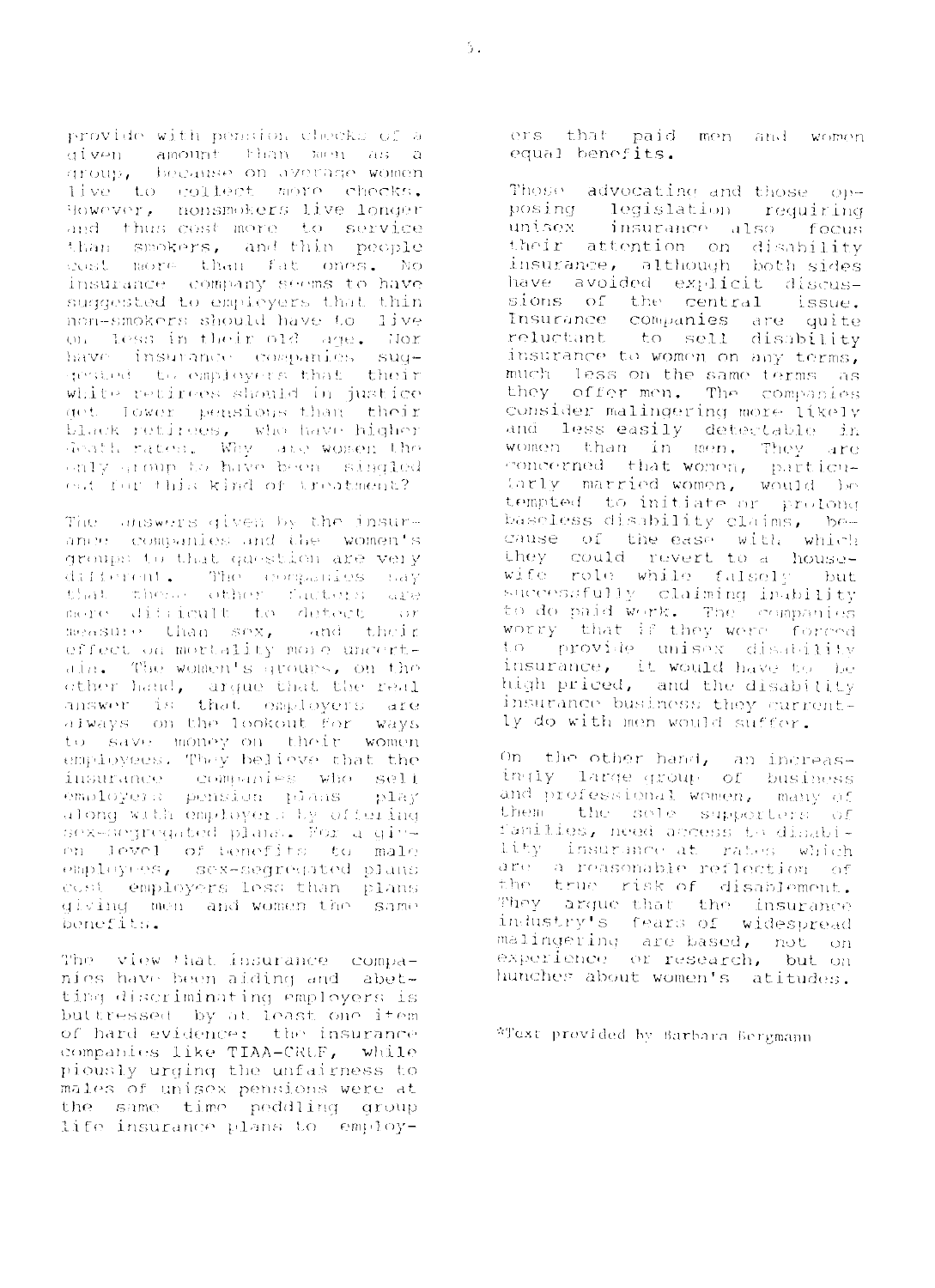#### CATALYST - CAREER WOMEN'S AGENT FOR PROGRESSIVE CHANGE\*

Catalyst, a national nonprofit organization was founded in 1962 to promote the full participation of women in business and the professions. Twentyone years of experience, a board of directors of business and prolessional leaders, and strong financial support from the corporate community has positioned Catalyst as a leader in identilying and addressing issues relating to career women.

In 1962, when Felice Schwartz organized Catalyst, many thought she was involving herself in a minor problem -- the discontent among educated women who were fustrated after their children had grown and left home. They felt inadequate, ambivalent and guilty at the thought of leaving home. Catalyst's Tirst book was addressed to them. It was called, How to Go to Work When Your Husband Is Against It, Your Children Aren't Old Enough and There's Nothing You Can Do Anyway. By contrast, one of the five books Catalyst has recently written helps high school girls decide whether to be an astronaut or a Supreme Court judge.

In 1962, the corporate world would not talk with Catalyst about the "returning woman" who wanted to work only part time. So with the assistance of five college presidents and government funds, Catalyst helped to fill then current shortages of teachers, public welfare workers and counselors by demonstrating that these women, working half-time, could be more productive and effective than many full-time workers. By 1970, women's self-perception and expectations had changed, legislation had been enacted and corporate middle managers were beginning to talk to Ms. Schwartz. But they still believed that women would go home and they did not, for the most part, support Catalyst financially.

\* Text provided by Catalyst.

Finally, in 1972, the Kellogg, Ford, Mellon and Rockefeller foundations launched the Catalyst national program with funding for a three-year period. Today, Catalyst works and talks with people at every level of business. They are interested and concerned and they know that women's entry into the workforce is irreversible and that in the future, there will be a leadership shortage that women, a well-trained resource, can fill. Today, all of Catalyst's ongoing support comes from corporations, while special projects are funded in part by private foundations.

Established before the second wave of the women's movement, Catalyst has acted as an agent for progressive change, anticipating and identifying critical employment issues. It has created and continues to develop a range of programs and services responsive to the needs of its many constituencies--women at all career levels, employers, women corporate directors, educators, two-career families, undergraduates and students making career and life decisions, and government policy makers. Catalyst's emphasis has changed since its founding in accordance with the changing needs of women.

Catalyst has designed programs, products and services to meet three major goals:

- . Furthering the upward mobility of women by helping to make corporate attitudes and practices more responsive to women and two-career families, so that both women and men are maximally productive;
- . Reconciling the needs of the workplace and the family by introducing new options for child care and by reassessing division of responsibilities within families so that women as well as men are free to pursue their careers with a minimum of stress; and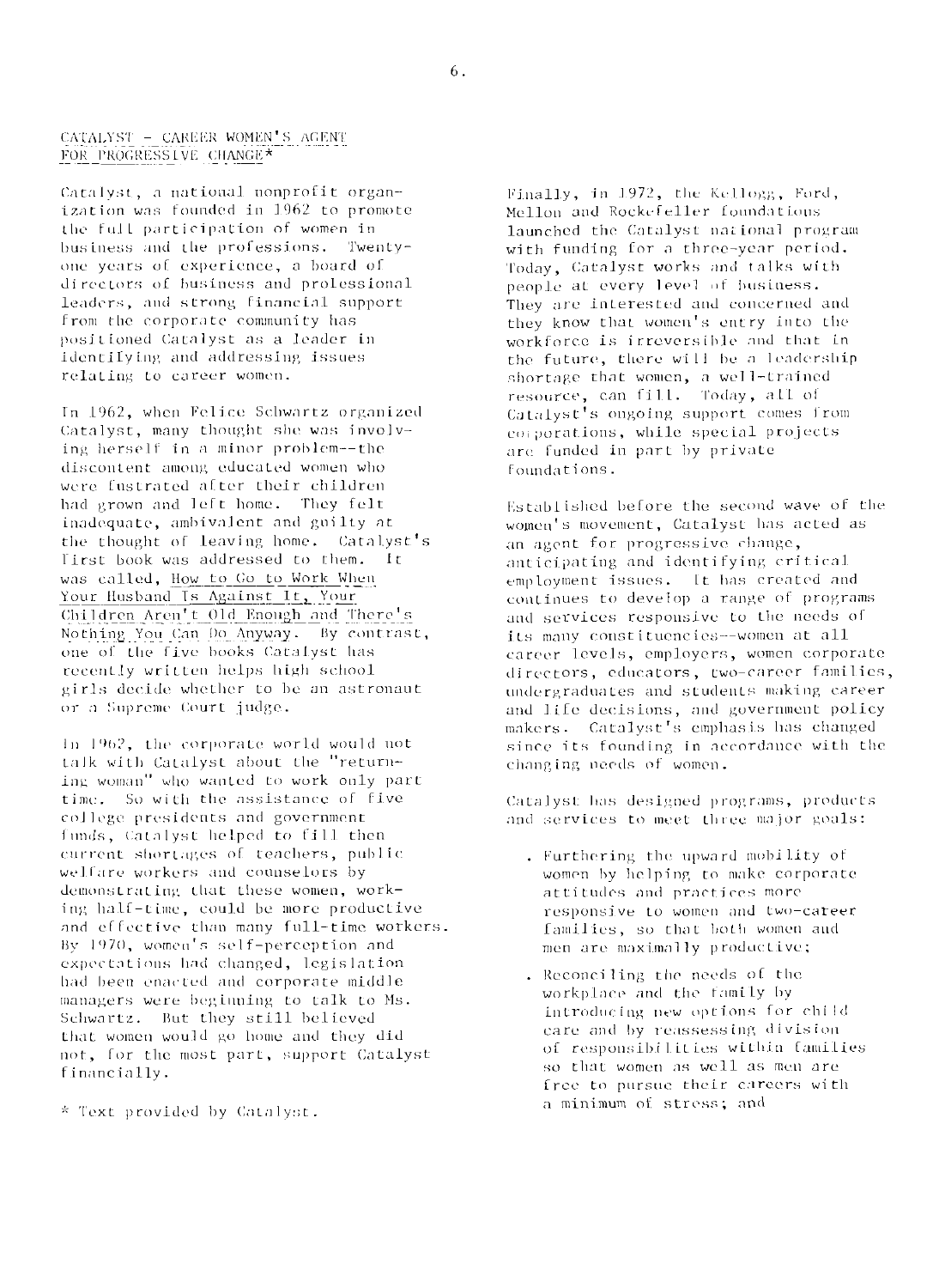. Expanding career options for women of all ages, especially high school and college students, by informing them of the range of career opportunities open to them and of the need to plan career and family goals.

Catalyst's current programs and services include:

. Corporate Board Resource (CBR)

A service to assist corporations in identifying qualified women for their boards.

. The Women Directors' Roundtable

A program that marshals the talents of women directors to bring new perspectives to comporate boards through a series of national symposia with leaders in business, government, and academia on critical issues impacting corporate policy and practice.

. Corporate Program

A program to collect and analyze information and to report on barriers to women's productivity and advancement in the corporation.

. Career and Family Center

Develops programs, such as the Corporate Child Care Resource and "The Two-Career Couple" undergraduate course, to explore new policies, stimulate discussion, and disseminate information on issues that affect two-career families and their corporate employers.

. National Network of Career Resource Conters

220 affilinted counseling centers serving several hundred thousand women. aanually.

. Library and Audievisual Center

A comprehensive career resource library open to the public that features printed materials, films, videotapes, and filmstrips pertaining to women and employment.

. Career Publications and Audiovisual Materials

Books, videotapes, and filmstrips covering such topics as career opportunities, job huntiug, career advancement, and skill development.

Women have made remarkable progress in the last 10 years. For the first time, women are preparing for leadership positions; they now comprise 52% of undergraduates, 50% of law students, 33% of MBA candidates, and 15% of engineering students. Today women are entering the corporate world with an intense focus on their careers. This new generation of women is being recruited, trained, and promoted. Many aspire to the highest management levels and corporate directorship is an integral component of their career plans.

Over the next twenty years Catalyst will continue to foster the full participation of women in business and the professions by helping to solve the problems that impede their productivity and, thereby, their upward mobility.

In the words of Felice Schwartz, the organization's founder and president, "Catalyst does not measure progress in numbers. It feels it will have succeded when the whole range of family and career options is open to men and women and when they are free to choose whatever options they wish."

SOUTHEAST WOMEN'S EMPLOYMENT COALITION

You don't have to live in the Southeast to enjoy the highly substantive Newsletter of the SOUTHEAST WOMEN'S EMPLOYMENT COALITION. Contains interesting news and discussions on efforts and nenefforts to cure discriminatory conditions and has news on other issues. related to women. (Write P.O. Box 1357 Lexington, Ky. 40590; (606)269-7298.)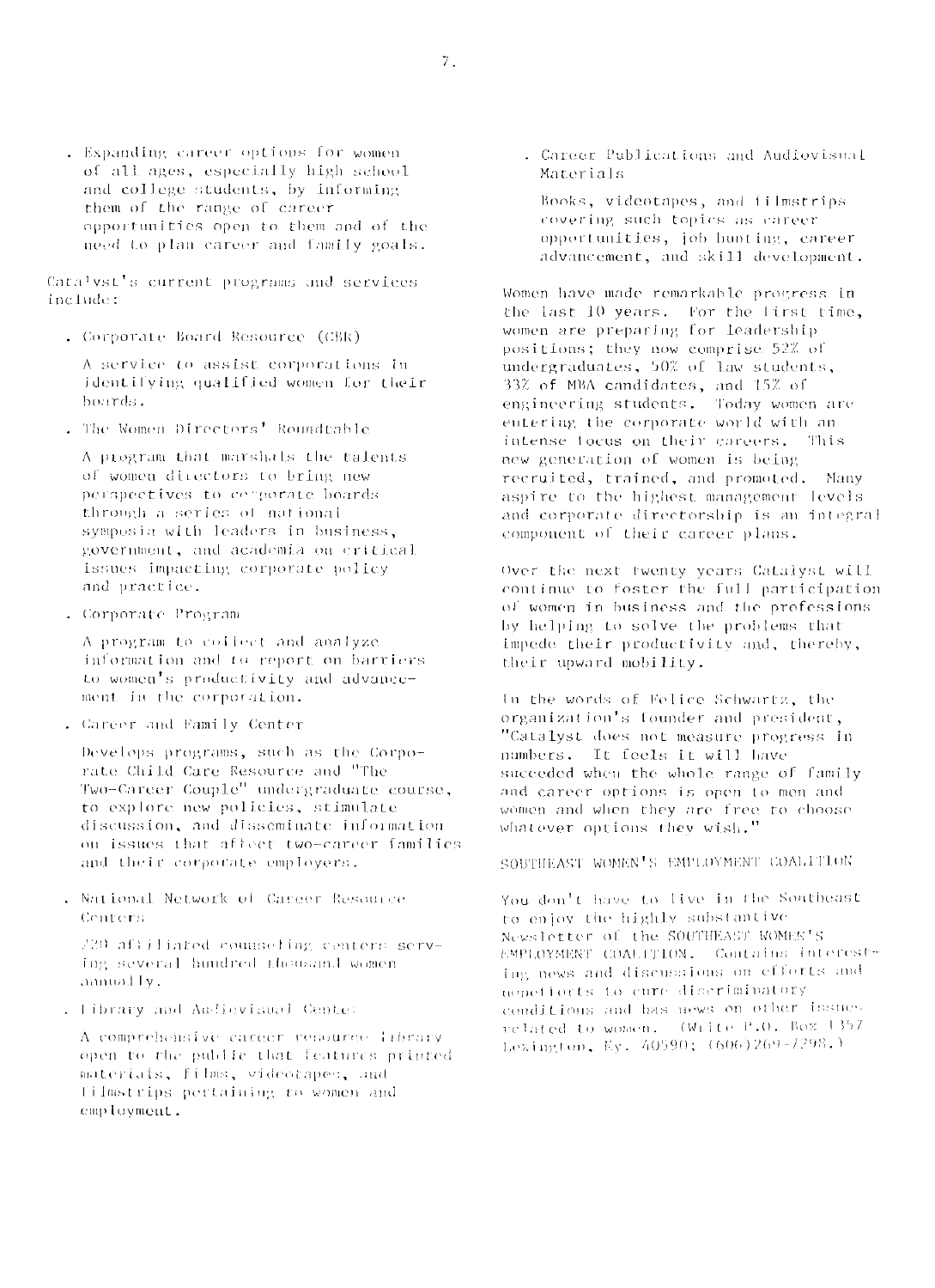# WOMEN IN THE NEWS\*

Susan Philips was recently nominated to become permanent chairperson of the Commodity Futures Trading Commission. Ms. Philips received her B.A. from Agnes Scott College and her Ph.D. in finance and economics from Louisiana State University. At the University of Iowa she was associate vice president of finance and university services after serving on the finance faculty. She spent two years as an economic fellow at the Securities Exchange Commission (S.E.C.) and as an economic policy fellow at the Brookings Institution.

Ms. Philips is the author of numerous publications on options commodity futures and security regulation. The commodity trading industry is expanding rapidly, perhaps more rapidly than any other financial industry, and the Commission has been actively involved in this expansion.

Ms. Philips has earned high marks for financial expertise, hard work, management skills and a "rational and intelligent approach to issues" according to the New York Times. Her only lack is that she is largely unknown in the industry and on Capital Hill. Indeed, quite simply, she is not a part of "the old boy's network."

## WOMEN ECONOMISTS AT WORK\*

We are considering publishing abstracts or titles of research work in progress by or concerning women economists. This issue presents two such abstracts.

## "POOR, SICK, AND UNINUSRED" GAIL WILENSKY AND MARC BECK **ABSTRACT**

Given the current political and economic environment, it is unlikely that any major new health initiatives will be implemented. An earlier study indicated that about 15% or 5 million of the poor

\*We would appreciate readers' contributions for these columns. Send to Aleta Aslani Styers, Box 7, The Yale Club, 50 Vanderbilt Avenue, New York, New York 10017

in the late 1970's were completely without health insurance coverage.  $W\alpha$ estimate that it would have cost about \$1 biilion in 1977 to have covered in a Medicaid type program the 1.4 million uninsured poor who were sick and about \$1.6 billion in 1982. We estimate that at least an additional 4.8 million of the increase in the poverty population since 1977 are uninusred and that about 30 percent or 1.4 million are likely to be in poor health. The cost of extending a Madicaid type program to this population would be an additional \$1.6 billion. Although \$3.2 billion is a large sum of money, half of this amount is due to a doubling of the population in jeopardy. Thus, as the economy begins to recover from the current recession, the cost of the program should decline substantially.

### A MONTE CARLO STUDY OF RANDOM COEFFICIENT REGRESSION ESTIMATORS

BY JOAN G. HAWORTH AND ERIC COOK

#### **ABSTRACT**

This paper reports the results of a Monte Carlo study comparing Swamy's estimator of the random coefficients regression model  $(RCR)$ and Lee and Griffith's linear unbiased best (BLUP) with ordinary predictors least squares (OLS) estimators. The results of comparing different sized samples derived from different time-series and crosssection structures, confirm that and RCR are superior esti-**BLUP** cross-section and mators over total sample OLS estimators, respectively. When there is correbetween lation the crosssections' coefficients and their corresponding explanatory variables there is a bias to the RCR estimators. and BLUP However, the precision of these estimators not significantly affected was even when this correlation was as Finally, high as  $.9.$ iterated results using the BLUP as input for RCR's coefficient variance estimate produce improved estimates.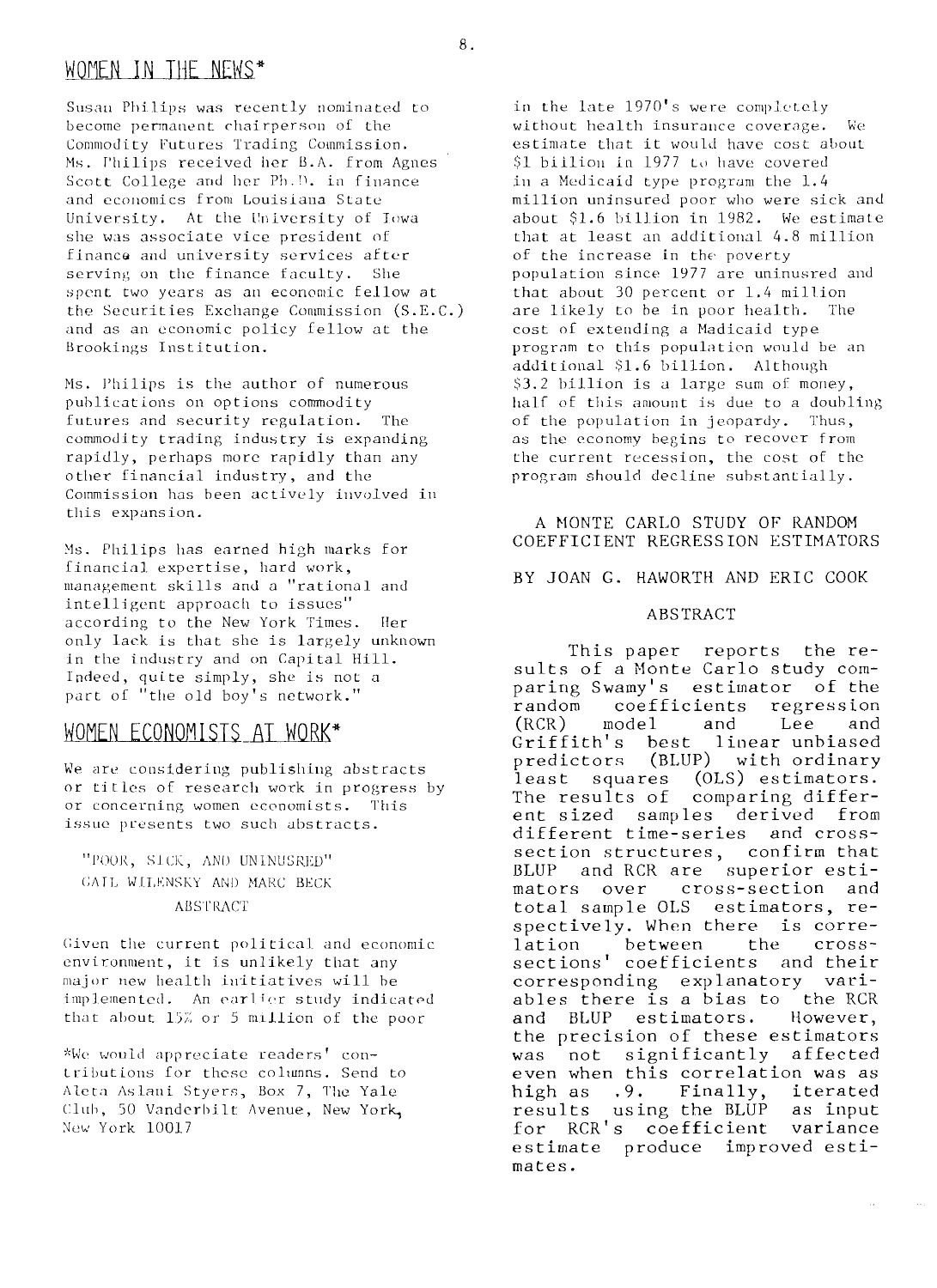#### EMPLOYMENT CRISES

In March, 1983, Dorothy S. Ridings, President of the League of Women Voters of the United States, testified before the House Subcommittee on Employment Opportunities. She said in part "We want to emphatically state that it is time for the federal government to recognize that the American labor force is comprised of both working men and working women. And that the employement crisis that this country faces today is a crisis for both men and women. With this recognition must come federal programs and policies that will put all Americans back to work."

In these times of unemployment crisis women are suffering heavy losses in hard-won employment gains. Women workers earn or average even less compared to their male colleagues than they did almost three decades ago. Despite apparently more integration in some sections of the work force (see "News Notes") women are a majority of workers in the 5 lowest paying industries in the U.S. and less than 25'2% of the workers in the highest paying industries.

Since the federal government no longer accepts responsibility for reducing employment discrimination, women will face increasing difficulties in meeting their job needs. Indeed the COALITION ON WOMEN AND THE BUDGET reports that during the surveyed period in 1982 women suffered 46 percent of all federal reductions in force although they comprise less than 30% of the federal work force. The COALITION has produced a document entitled "Inequality of Sacrifice: The Impact of the Reagan Budget on Women" Copies from National Women's Law Center, 1751 N St. NW. Washington, DC 20036; (202)872-0670.

CAREERS IN THE ECONOMICS PROFESSION FOR WOMEN 

There are about 40,000 women who make their living as economists, and about 27 percent of professional economists are women. The average woman economist made about \$400 a week in 1981, or about \$21,000 a year.

Some women have achieved great prominence in the economics profession:

Dr. Alice Rivlin founded and has served as the Director of the Congressional Budget Office, an important arm of the United States Congress.

Dr. Anne Kreuger is head of research at the World Bank.

Dr. Juanita Kreps was Secretary of Commerce in the administration of President Carter.

Women who are economists earn considerably more than they could get in occupations into which many women have gone in the past:

|                           | AVERAGE SALARY |  |  |
|---------------------------|----------------|--|--|
| OCCEPATION                | (1981)         |  |  |
| Economist                 | \$401          |  |  |
| registered nurse          | 331            |  |  |
| personnel worker          | 330            |  |  |
| high school teacher       | 321            |  |  |
| librarian                 | 318            |  |  |
| elementary school teacher | 311            |  |  |
| social worker             | 286            |  |  |
| laboratory technicians    | 286            |  |  |
| buyers                    | 250            |  |  |
| secretaries               | 229            |  |  |
| dental assistants         | 182            |  |  |
| hairdressers              | 1.72           |  |  |
|                           |                |  |  |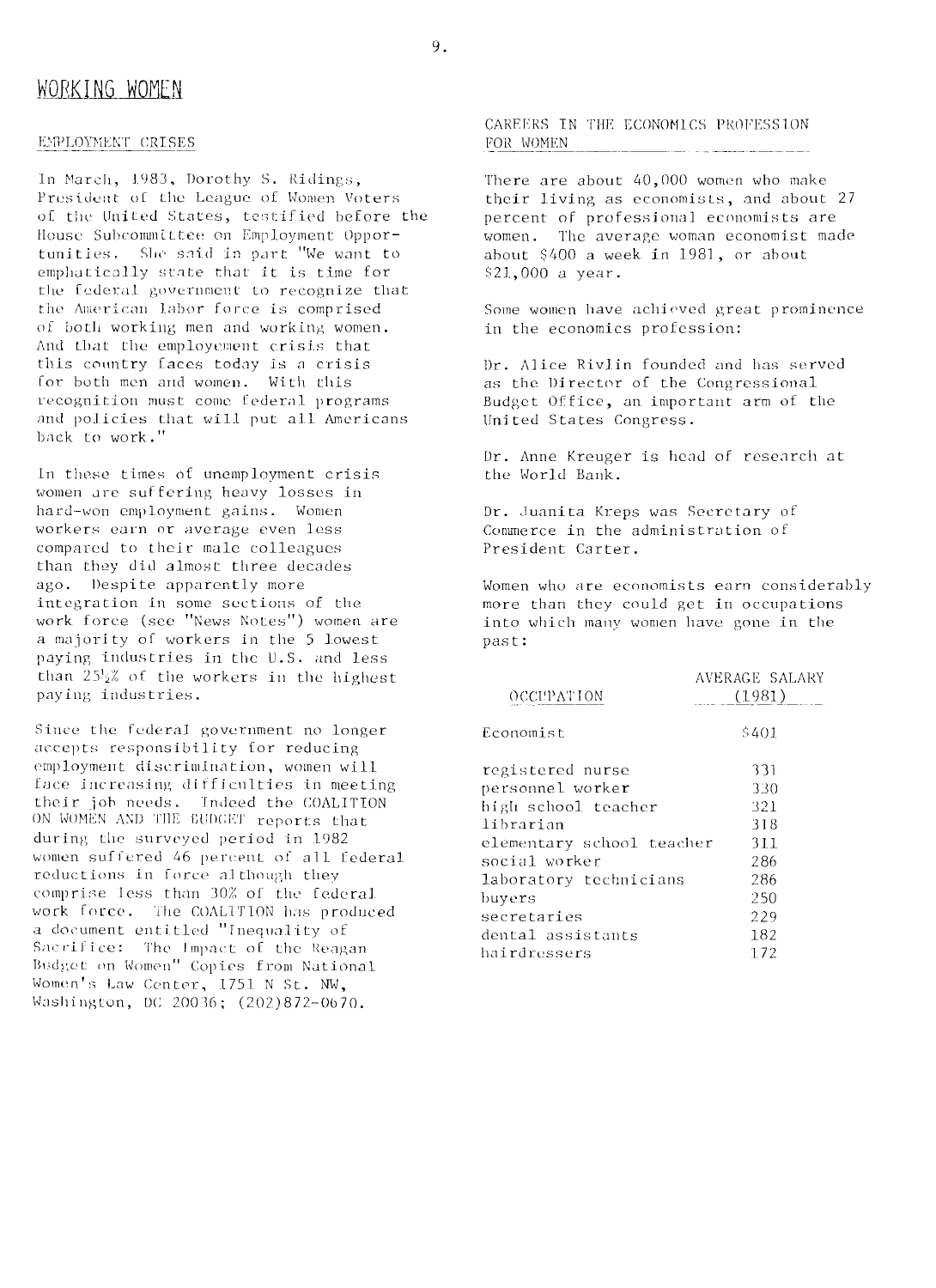## NEWS NOTES

CHANGES OCCURRING IN OCCUPATIONAL\* **SEGREGATION**  $\label{eq:3} \mathcal{L} = \mathcal{L} \mathcal{L} \mathcal{L} \mathcal{L} \mathcal{L} \mathcal{L} \mathcal{L} \mathcal{L} \mathcal{L} \mathcal{L} \mathcal{L} \mathcal{L} \mathcal{L} \mathcal{L} \mathcal{L} \mathcal{L} \mathcal{L} \mathcal{L} \mathcal{L} \mathcal{L} \mathcal{L} \mathcal{L} \mathcal{L} \mathcal{L} \mathcal{L} \mathcal{L} \mathcal{L} \mathcal{L} \mathcal{L} \mathcal{L} \mathcal{L} \mathcal{L} \mathcal{L} \mathcal{L} \math$ 

CHAMPALCN, Ill. -- It may still be a man's world, but more and more women are finding work in traditionally male fields, a recent study shows.

Occupational segregation by sex--the concentration of men and women into different kinds of jobs--declined nearly three times as fast in the '70s as in the '60s, University of Illinois economist Andrea Beller said.

Beller, a professor of family economics, recently completed a study of occupational segregation for the National Academy of Sciences.

"Though people may have sensed that this change was going on, it hasn't been measured before," Beller said. "The results of previous research showed no change in the rate of decline in segregation, so it looked as though women weren't making any progress."

In fact, sexual segregation hasn't declined in some types of jobs.

"The number of women welders and pipefitters, and of male secretaries, is still negligible," she said.

But opportunities for women in white collar jobs have increased significantly, Beller said. For example, the proportion of women accountants rose from 21 percent in 1972 to 38 percent in 1981. And nearly 30 percent of computer programmers were women in 1981, compared to 20 percent nine years earlier.

"Since the rate of segregation decreased more rapidly among the younger age groups, the full effect of the change has yet to be flet," she said.

As for the future, Beller said the decline in occupational segregation may not continue during the '80s.

\* Press Release - University of Illinois at Urbana-Champaign -Courtesy of Andrea H. Beller

"According to one interpretation of the data, jobs in fields which are still highly segregated -- secretarial and certain blue collar jobs, for example-will increase faster than opportunities in the more integrated, white collar fields," Beller said.

"So, while the percentage of accountants and lawyers who are women continue to grow, that change will be offset by the number of women who'll find work as secretaries, and in other highly segregated jobs.'

Beller said one reason for the decline in occupational segregation during the '70s was stricter enforcement of Title VII of the Civil Rights Act of 1964, which forbids discrimination by companies with move than 15 employees, by state and local governments and by educational institutions.

Also, more women earned college degrees in fields traditionally dominated by men, such as accountancy, business and management, and the proiessions, she said.

Of course, there are two ways to look at occupational segregation by sex-what inroads, one might ask, are men making into traditionally female occupations?

"While the changes aren't dramatic, the number of males in such fields as nursing and elementary school teaching has risen slightly," Beller said.

Do you have any information or news you would like to communicate to your colleagues? Current events, calls for papers, discussions of matters of significance to professional women, reviews of material or publications not in the general economic literature are among the many possible topics. Consider writing a "News Note" for inclusion in a subsequent CSWEP Newsletter. Send items to Aleta Aslani Styers, Box 7 The Yale Club, 50 Vanderbilt Ave. N.Y., N.Y. 10017

 $10.$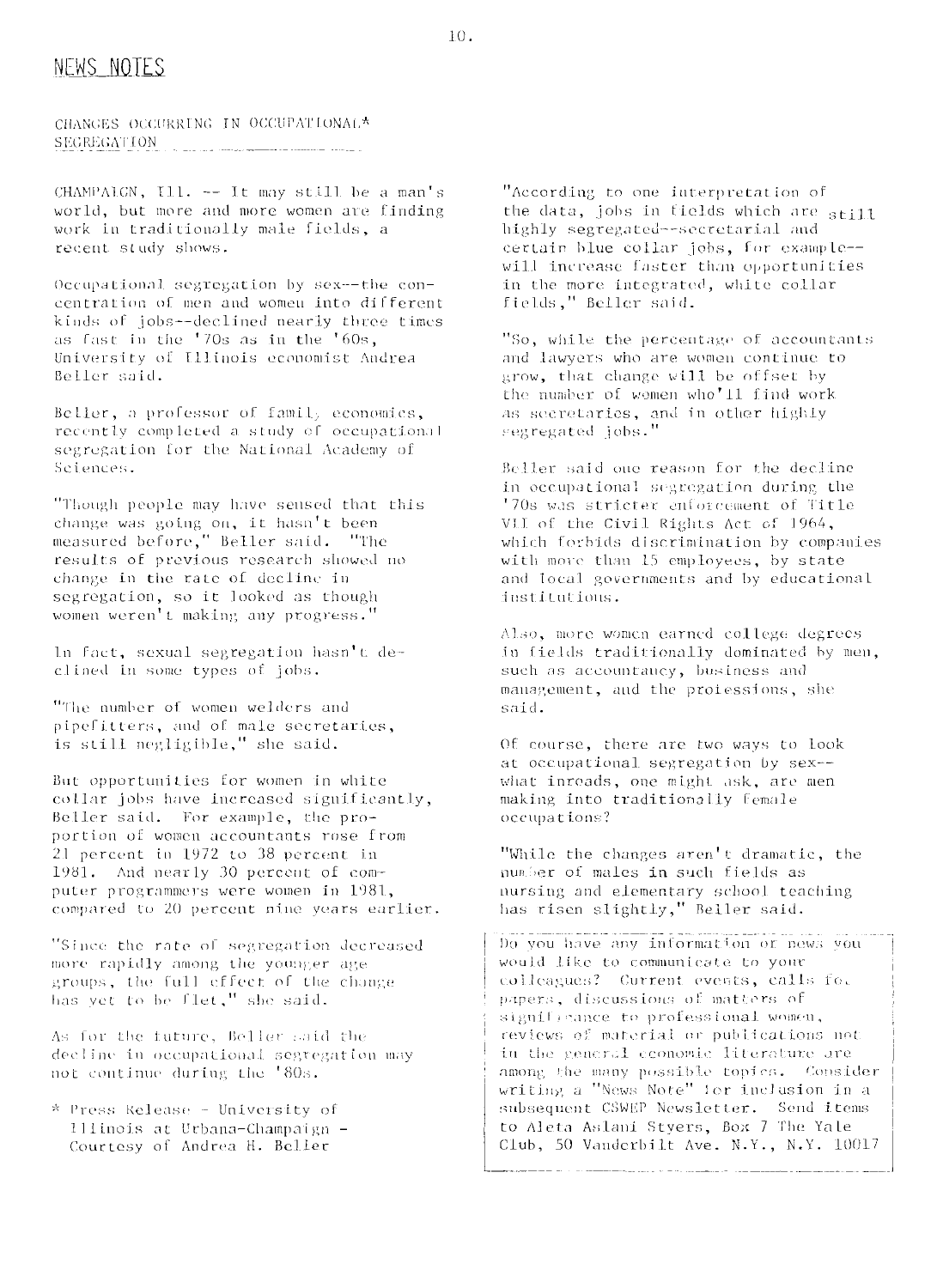Economic research techniques principally multiple regression - are now commonly applied to work up evidence of sex (and race) discrimination. Women economists have been active in recent years in cases involving their own workplace or as expert witnesses in cases against other employers.

Read all about it in: Bloom and Killingsworth, "Pay Discriminaand Litigation: tion Research The Use of Regression", Industrial Relations, Fall 1982; Joan and Charles Haworth, 1976 ASA Proceedings; Cordelia Reimers, USDL report, 1982; Barbara Bergmann, "How to Analyse the Fairness of Faculty Women's Salaries on your Own Campus" AAUP Bulletin, Autumn, 1975.

FEDERAL "JOBS" PROGRAMS DOUBTFUL HELP TO WOMEN

A recent report of the Women's Research and Education Institute, a group serving as the nonpartisan research arm of the bipartisan Congressional Caucus for Women's Issues, has issued a report on how recent jobs legislation affects women. The report recommends that programs targeted toward construction and repair work alone, as many jobs programs are, benefit the mostly male construction workforce but ignore the vast majority  $\circ$  f unemployed women.

The 21-page report is available from WREI  $( $2.50)$ . Their address is 204 Fourth St.SE, Washington,  $D.C.$  Their phone is 202-546-1010; People to contact: Betty Dooley, exec. dir.; Susan Scanlon, Anne Stone.

WOMEN'S CAUCUS: 62nd ANNUAL SSSA MEETINGS

The sixty-first annual meeting of the Southwestern Social Science Association was held March 16-19, 1983, at the Shamrock Hilton Hotel in Houston. The Women's Caucus offered ten sessions, with quite a good series of papers.

The 1984 meetings of the SSSA will be held in Fort Worth, March 21-24. The Women's Caucus hopes to double our activity next year. We hope to issue a call for papers by mid-summer, 1983. If you are not on the SSA's Women's Caucus mailing list, or are not sure if you are and you would like to be, please drop a note to either of the program co-chairs listed below and you will be added. We'll see you in Fort Worth!

Dr. Zena A. Seldon Department of Economics School of Business Auburn University at Montgomery Montgomery, AL 36193

Dr. Marion V. Heacock Department of Management School of Business University of Alabama in Birmingham University Station Birmingham, AL 35294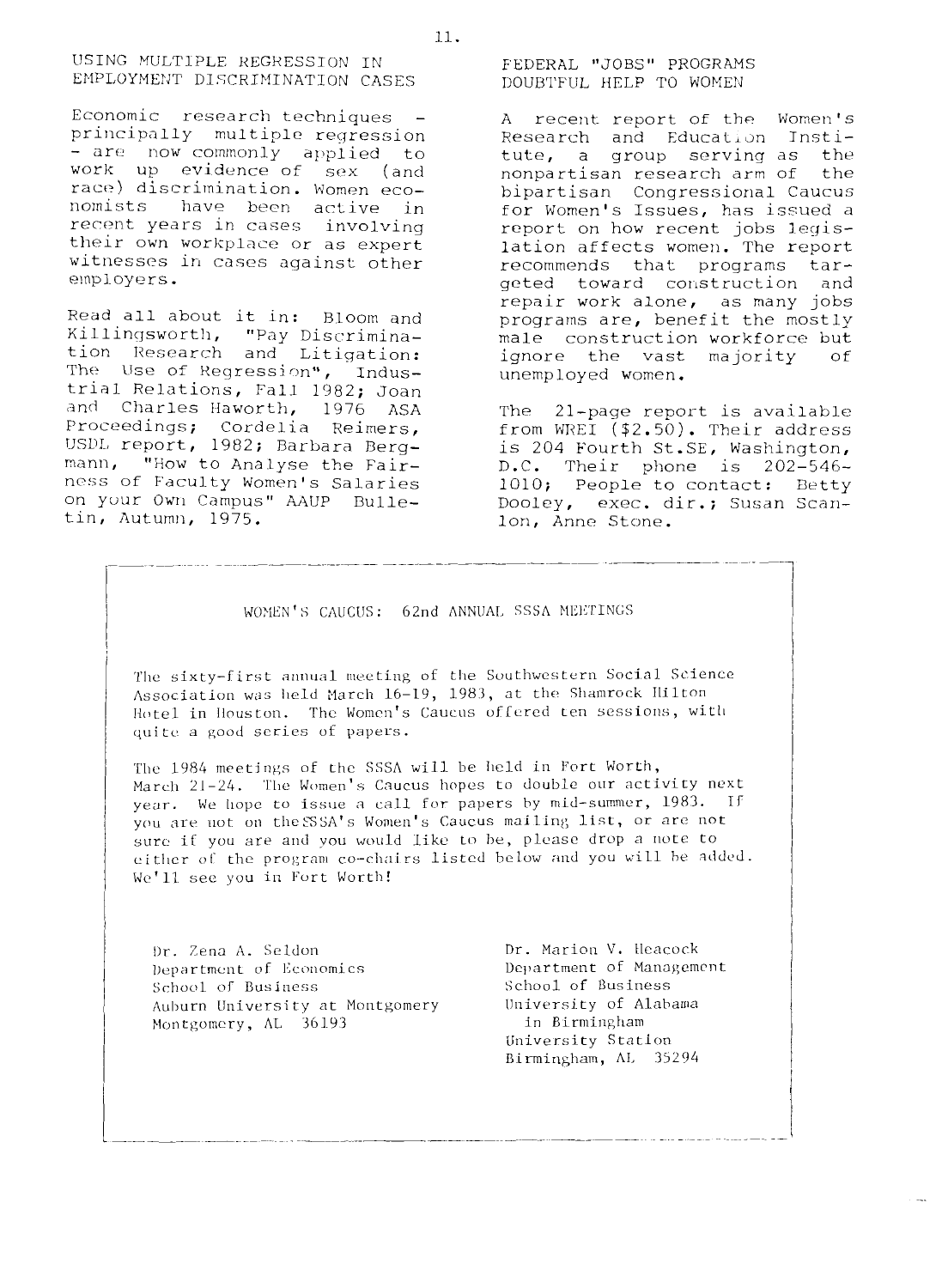#### STUDENT PAPER AWARD

FOR WOMEN UNDERGRADUATE AND GRADUATE STUDENT PAPERS.

Papers Due October 1st

Send to: Professor Joan Gaworth Department of Reonomics Florida State University Tallahassee, Florida 32306

Must be accompanied by a tecommendation from a faculty member. Please encourage students with good papers to submit them. CSWEP-South wants to identify and encourage budding women economists.

Papers will be abstracted in the Newsletter, and presented at the regional meeting.

We also need paper reviewers in various fields. Please identify yourselves if you are willing to belp this year or in the future.

#### POSTER BOARD PRESENTATIONS

a provincia de la construcción de la construcción de la construcción de la construcción de la construcción de

a participa de la caractería de la caractería de la caractería de la caractería de la caractería de la caracter

CSWEP is considering poster board presentations of research in process by or of interest to women economists at the AFA meetings in December. If you are interested in participating in or helping organize such a presentation please contact:

> Professor Junet Coulet Department of Economics Wittenberg University P.O. Box 720 Springfield, Ohio 45501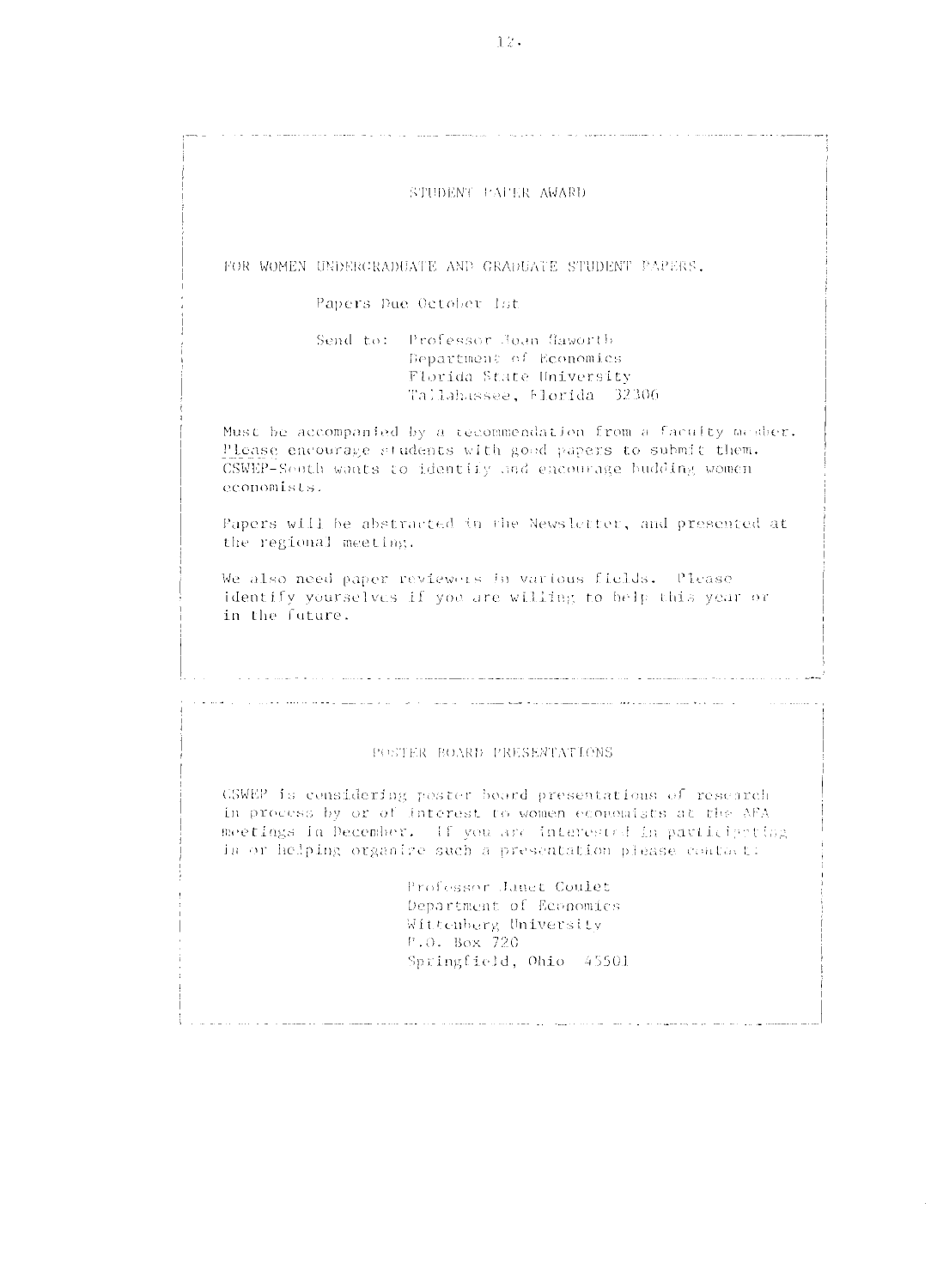CALL FOR PAPERS

CSWEP will sponsor a session at the 1984 Eastern Economic Association Annual Meeting

> March 15-17, 1984 New York City

Theme: Gender Issues in Public Policy

If you would like to give a paper that is relevant to this broad theme, submit a one-page abstract by December 1, 1983 Lo :

> Prof. Cordelia Reimers Dept. of Economics Hunter College 695 Park Avenue New York, N.Y. 10021

The CSWEP session at the March 1985 EEA meeting will be organized around the theme, "Women, the Family, and Income Distribution." A formal call for papers will be issued next year, with abstracts due in the fall of 1984. ily, a<br>be iss<br><u>Plan</u> a ADVANCE NOTICE:<br>meeting will be org<br>ily, and Income Dis<br>be issued next year<br>Plan ahead!



Sylvia  $\odot$  by Nicole Hollander, St. Martin's Press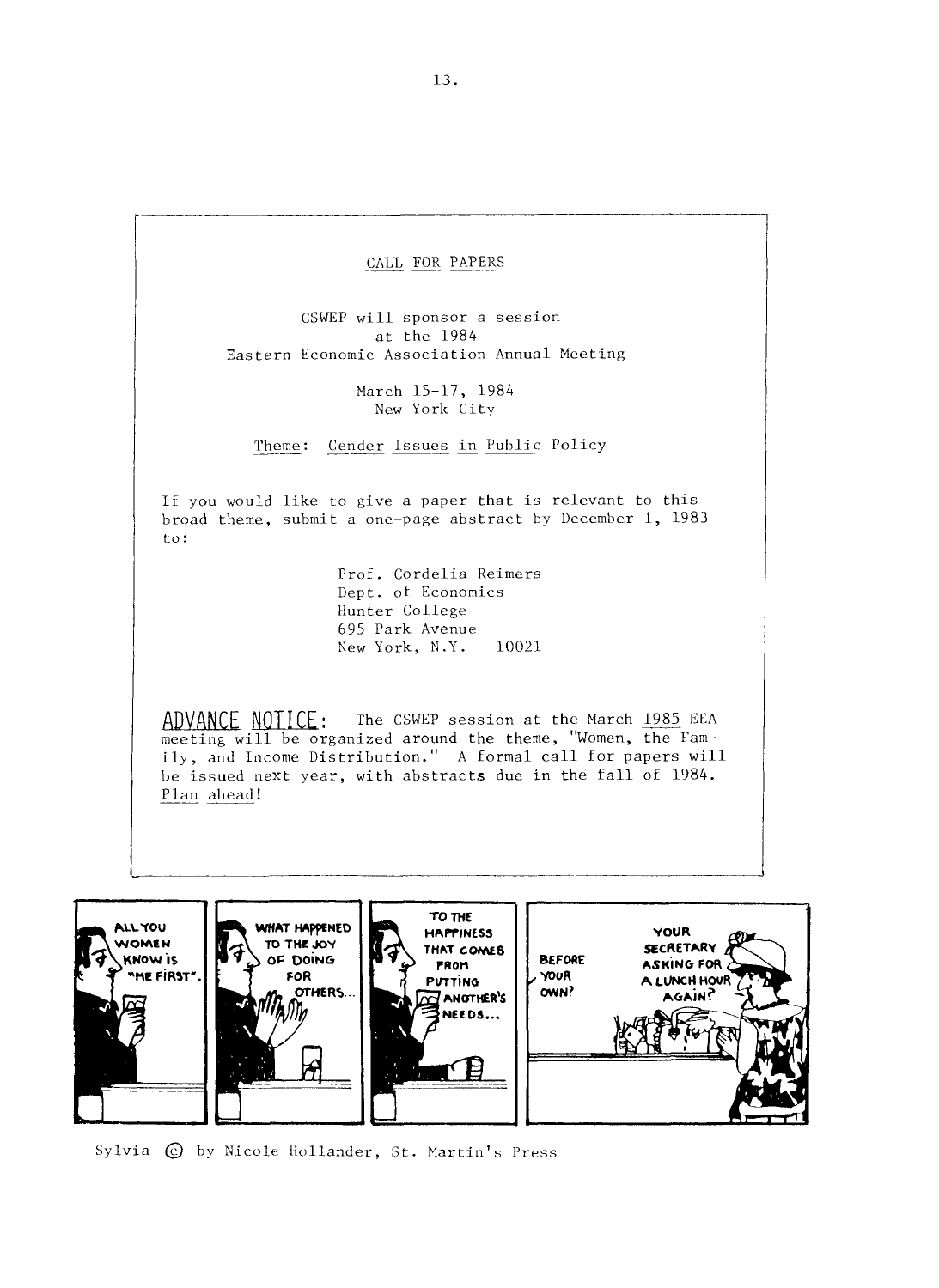## CSWEP - MIDWEST

CALL FOR PAPERS

1984

#### SPECIAL SESSION

#### MIDWEST ECONOMIC ASSOCIATION MEETINGS

SPONSORED BY

THE COMMITTEE ON THE STATUS OF WOMEN IN THE ECONOMICS PROFESSION

AT THE

HYATT REGENCY CHICAGO, CHICAGO, ILLINOIS

'I HEME

"PENSIONS, SOCIAL SECURITY, AND WOMEN"

Because the topic has legal, demographic, sociological, actuarial, as well as economic dimensions, papers by non-economists and papers presenting interdisciplinary research are welcome.

Submit 1 page abstracts to: Professor Janet Goulet Department of Economics Wittenberg University P.O. Box 720 Springfield, Ohio 45501

By September 28, 1983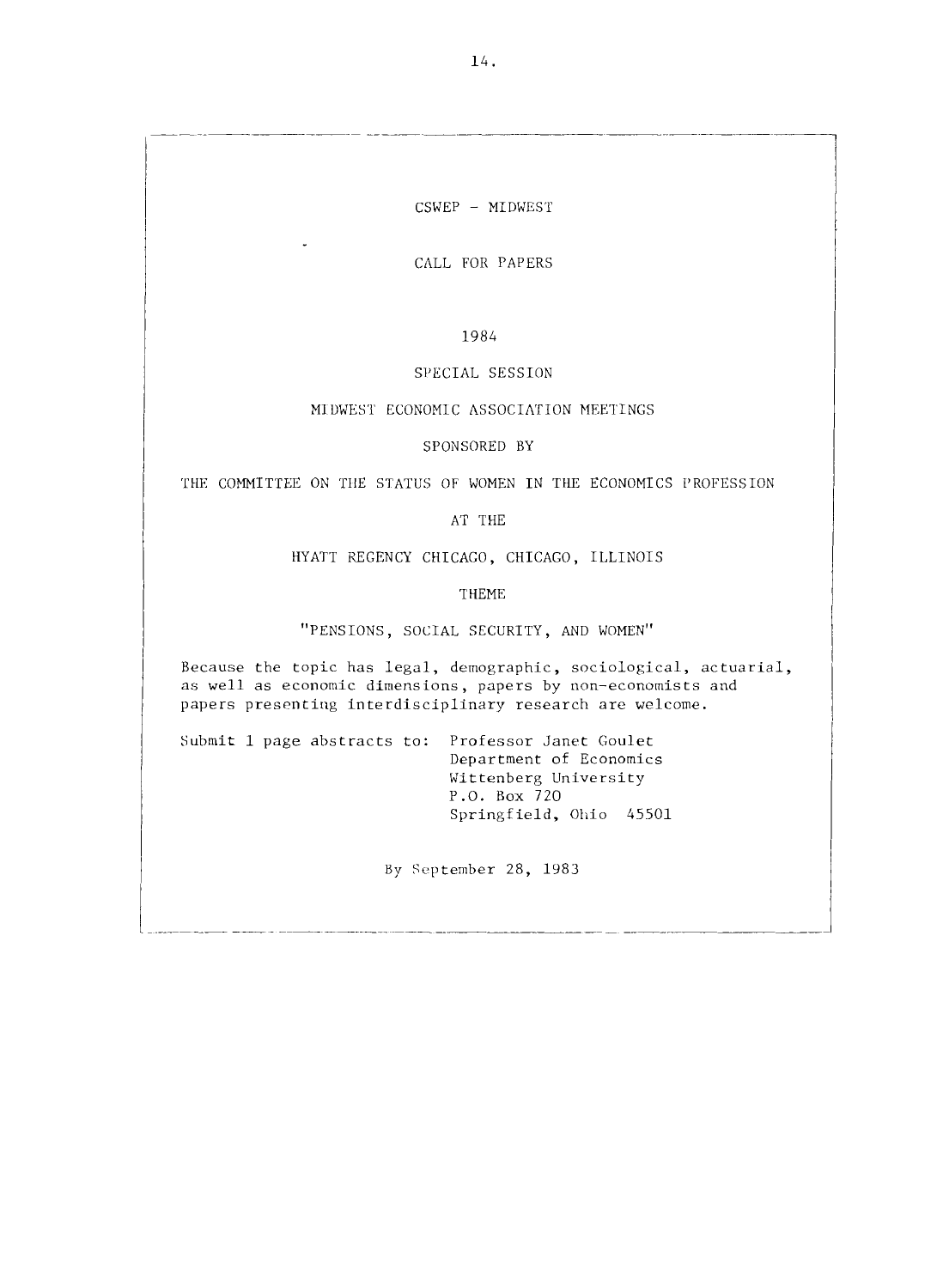SOUTHERN ECONOMIC ASSOCIATION WASHINGTON D.C. NOVEMBER 20-22, 1983 CSWEP--Session I New Evidence on the Economic Role of Women Topic: Mary Fish, University of Southern Alabama Chair: Papers: "Comparable Worth--The Battle for Economic Equality" Danielle Jaussaud, University of Texas - Austin "Sex & Race Differences in Earnings in the State of Florida" Irma T. DeAlonso and Robert Cruz, Florida International University "Farm Women's Ownership of and Access to Home & Farm" Financial Accounts; Kathleen K. Scholl, U. S. Department of Agriculture "Employed Married Women and Expenditures for Meals Away from Home & Convenience Foods--New Evidence" Alice A. Lippert (U.S. Department of Labor) & Douglas Love, University of Nebraska - Lincoln CSWEP--Session II Topic: Job Market Techniques for Economists Panel consisting of government, business and academic economists Student Paper Award & Presentation CSWEP Business Session, Thursday 4-5 p.m. CSWEP Wine and Cheese, Thursday 6-8 p.m. Party